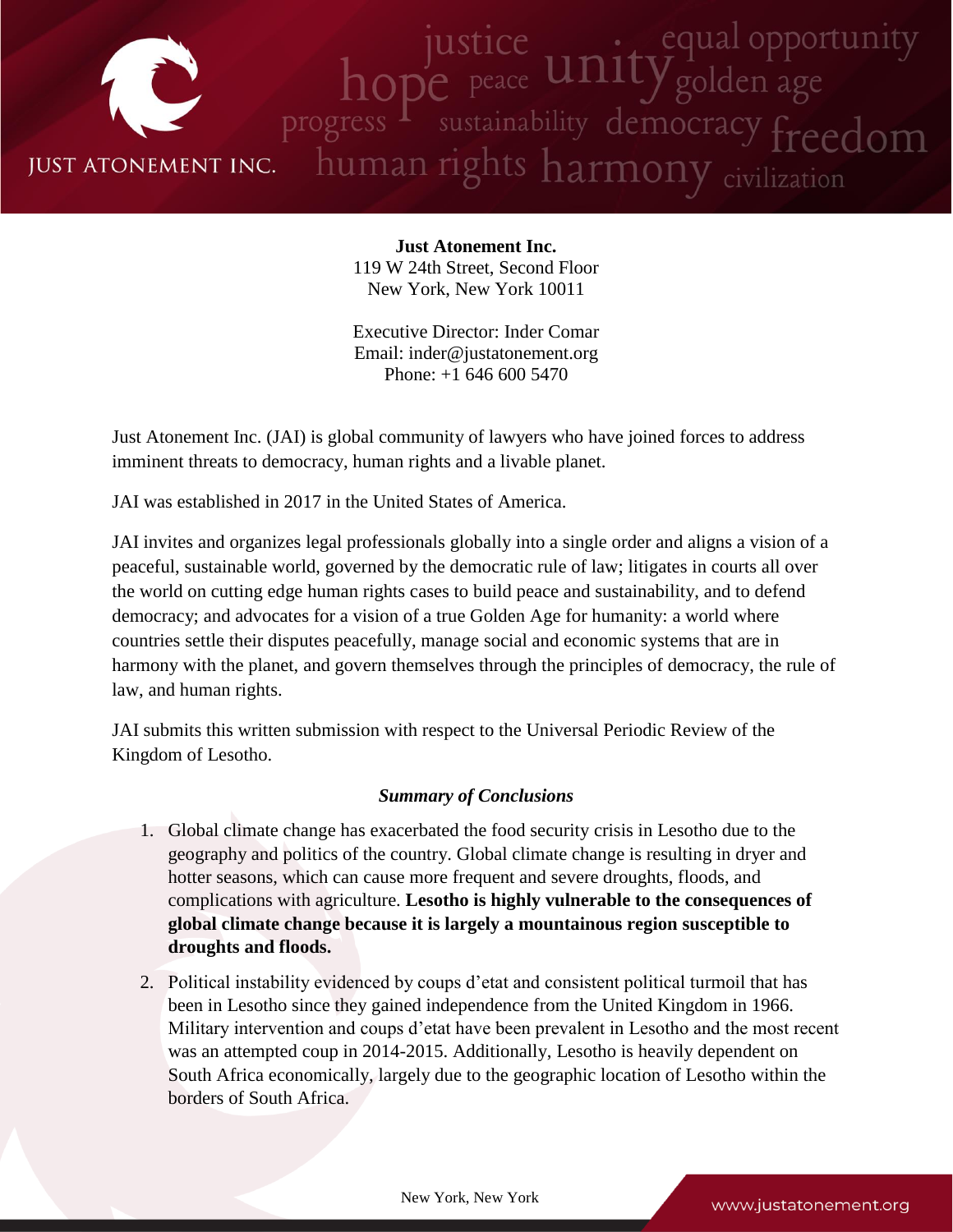

## *Analysis*

### *Climate change impacts*

- 3. Climate change is predicted to negatively impact the water resources in Lesotho. As a mountainous region, Lesotho has groundwater from runoff, which is significantly decreasing because of climate change. Additionally, due to climate change, the precipitation levels are decreasing and temperatures rising. This leads to an increase in evaporation loses, decrease in run-off, and less ground-water replenishment. The occurrence and severity of floods and droughts will also increase as a result of climate change.
- 4. The effects of climate change will significantly impact the agricultural productivity in Lesotho. Desertification is a concern due to decreased precipitation and run-off, as well as increased temperatures. The rising temperatures will cause the crops to use more water, which is problematic when high temperatures are accompanied by less availability of groundwater. Livestock will also be affected by the increased temperatures, low crop yields, and decreased water resources.
- 5. Article 25 of the Universal Declaration of Human Rights states that "everyone has the right to a standard of living adequate for the health and well-being of himself and of his family...". The consequences of climate change could infringe these human rights belonging to the people in Lesotho.
- 6. Currently, fertilizer and high-yield crop seeds are not in use and/or not accessible in Lesotho. There is an effort towards incorporating climate change into agricultural policies, but there hasn't been significant progress in this area yet. Without implementing and utilizing sustainable agricultural strategies, the effects of climate change will pose an even greater challenge.
- 7. Maize is one of the primary crops grown in Lesotho, along with sorghum, beans, wheat, and peas. Maize, as other plants, is not well adapted to the high temperatures accompanied with climate change in southern Africa. Livestock may also be impacted by the effects of climate change through the decrease in access to fresh water, crops for food, and the increase in temperatures.
- 8. An essential part of agriculture is having access to water, which will become problematic as the droughts worsen and groundwater replenishment decreases. Generally, access to clean and safe drinking water has been a problem in Lesotho with only about 76% of the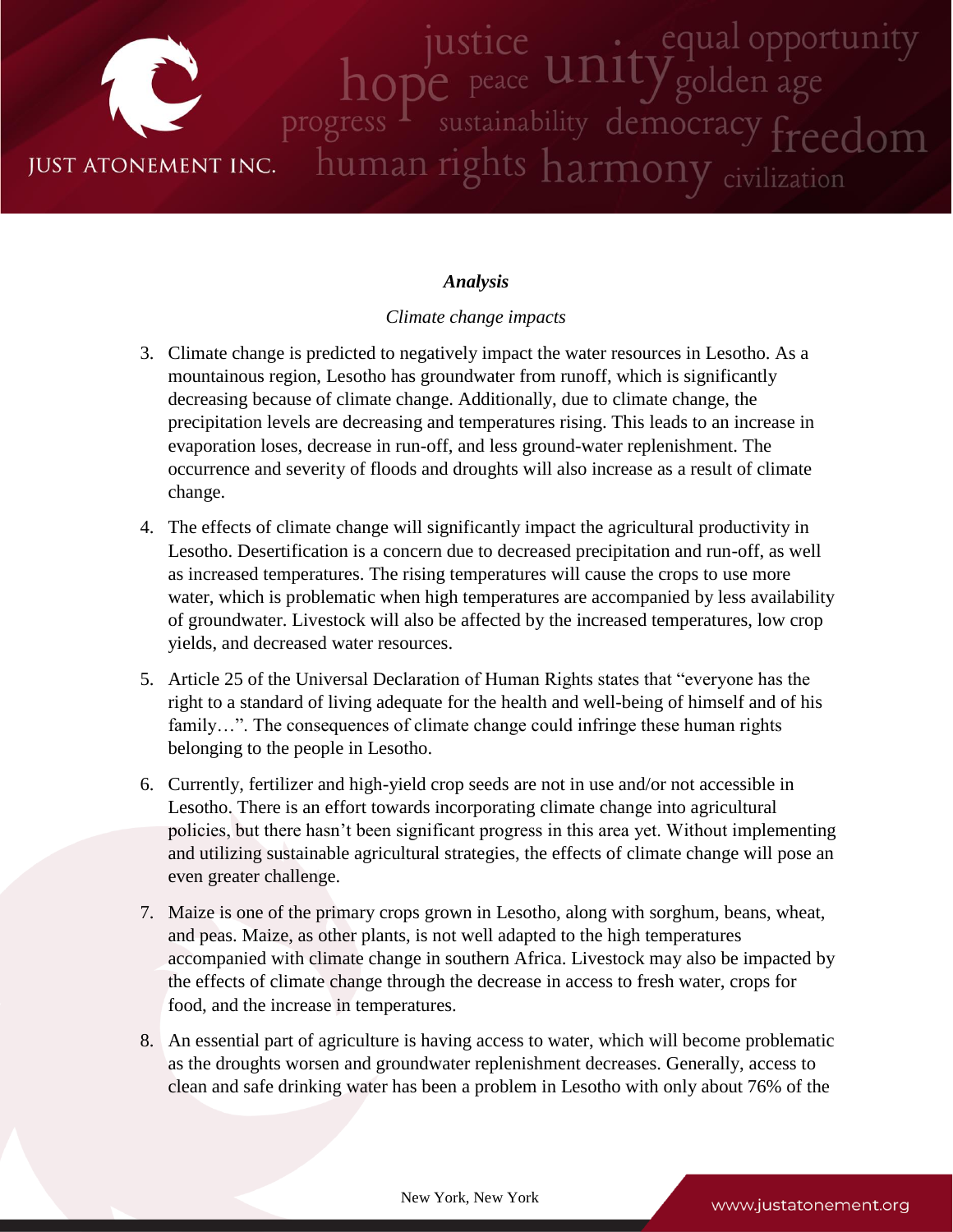

population having access to clean safe drinking water. Efforts to address this issue include the Lesotho Highlands Water Project, Metolong Dam project, and organizations such as The Water Project. Ironically, a significant portion of Lesotho's revenue comes from selling water, primarily to South Africa. Thus, it is even more important for Lesotho to develop a way to increase access to clean and safe water and decrease the negative impacts of climate change on these water resources.

- 9. The right to have access to safe water can be found in the UN Special Rapporteur on the human rights to safe drinking water and sanitation and is derived from Article 21 of the Universal Declaration of Human Rights. Although this report may not be binding on Lesotho, the right to clean water is clearly important and should be addressed as an inherent universal human right.
- 10. Food security in Lesotho is another related concern and is due in part to the ineffective agricultural practices. The majority of the population spends half, or more than half of their income on food. Many Sotho people are undernourished, especially children under the age of five and at risk groups such as those with HIV/AIDS.

### *Political instability and sovereignty in Lesotho*

- 11. Since Lesotho gained independence from the United Kingdom in 1966, it has been struggling to obtain political stability. Lesotho has experienced six coups d'etat in the past forty years, the latest of which was an attempted coup in 2014.
- 12. Lesotho has had coalition governments since 2012, creating greater political instability. The All Basotho Convention (ABC), headed by Prime Minister Tom Thabane, is the ruling party of the three party coalition government. As the ABC ruling party begins to weaken due to internal conflict, the coalition government becomes even more unstable.
- 13. Military interference is a significant problem for establishing political stability in Lesotho. The military intervention by both internal forces, called the Lesotho Defense Force (LDF), and the military forces deployed by the South African Development Community (SADC). Interference and coups d'etat are both likely violations of Article 21 of the Universal Declaration of Human Rights, which states:

(1) Everyone has the right to take part in the government of his country, directly or through freely chosen representatives. (2) Everyone has the right of equal access to public service in his country. (3) The will of the people shall be the basis of the authority of government; this will shall be expressed in periodic and genuine elections which shall be by universal and equal suffrage and shall be held by secret vote or by equivalent free voting procedures.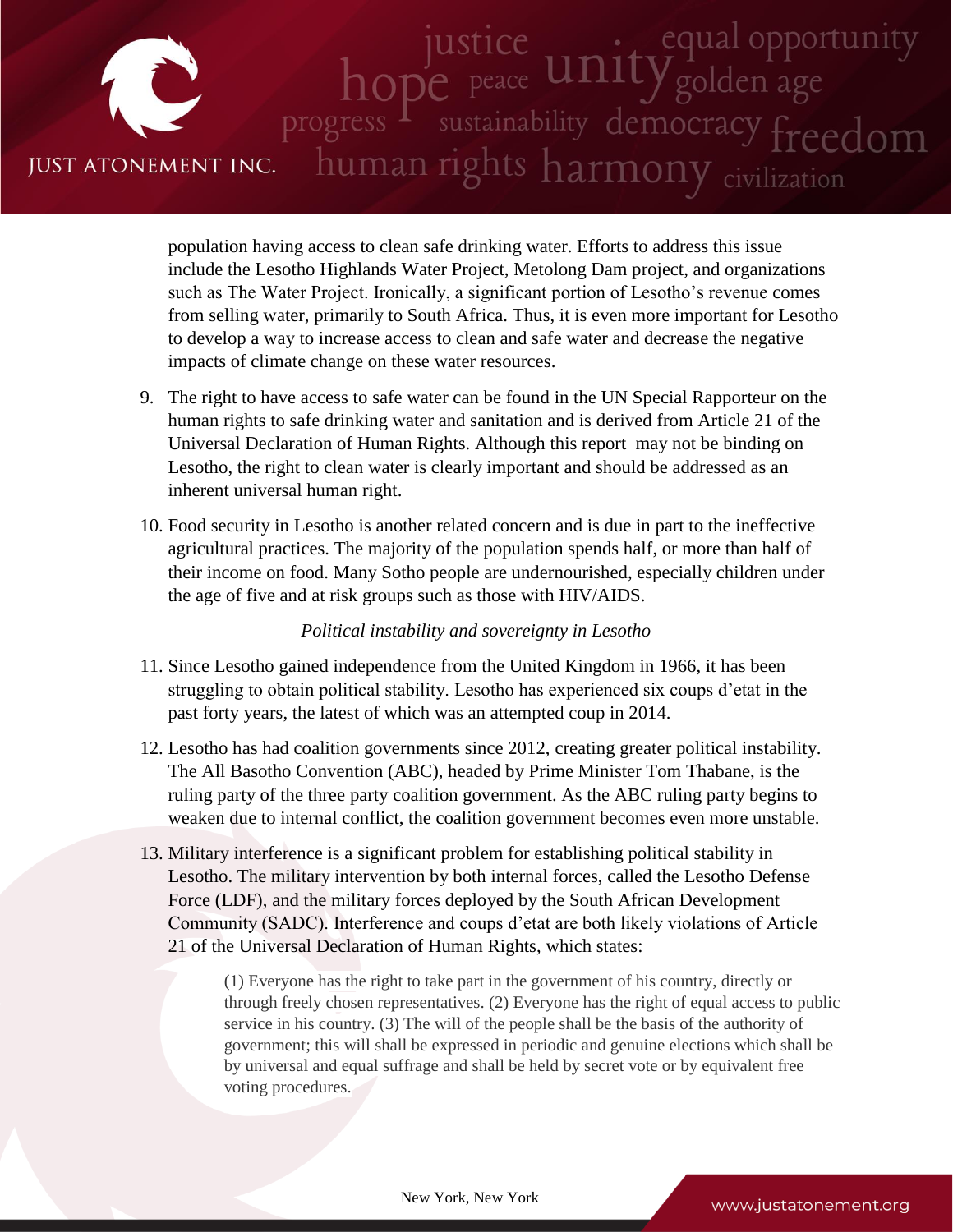

- 14. One example of this military intervention is the LDF supported coup of 1986 and 2014. The SADC was instrumental in resolving the political crisis in 2014 and in the past, the SADC has repeatedly attempted to restore peace and political stability in Lesotho.
- 15. Lesotho's geographical location has lead to Lesotho's economic dependency on the decisions and goodwill of South African government. For example, nearly 80% of Lesotho's consumer goods comes from South Africa. Although this dependency has not had any significantly negative effects, it would be important for political stability to be an independent and completely sovereign state.

## *Recommendations*

### *Sustainable and climate-smart agricultural practices and water management*

- 16. Climate change is a global problem that requires a unified global effort to resolve. However, the consequences of climate change in Lesotho may be addressed by aiding in sustainable agricultural practices, and land and water management.
- 17. Agricultural practices could be improved by providing access to high-yield crop seeds, as well as water-efficient crop seed variants. By providing the Sotho people with sustainable agricultural methods, they would be better able to combat the negative consequences of climate change.
- 18. The World Bank has been helping African countries develop climate-smart agricultural practices. Climate smart agricultural practices include contour farming, planting shade trees, use of climate-smart varieties of crops.
- 19. Drought-tolerant and climate-smart crops have been used in Kenya to combat droughts and resulted in greater consistency and higher yields of maize. Kenya and most of southern and eastern Africa has been in a drought since 2014 and the drought-tolerant maize has been helpful in aiding with food insecurity.
- 20. Sustainable agriculture practices have significant impacts on preventing desertification, water conservation, and eventually help with food security in a world affected by climate change.

### *Assisting Lesotho to achieve political stability*

21. Creating more sovereignty in Lesotho and more independence from South Africa could provide more political stability in Lesotho. Yet, due to the geographical location of Lesotho, greater independence from South Africa could negatively impact the economy.